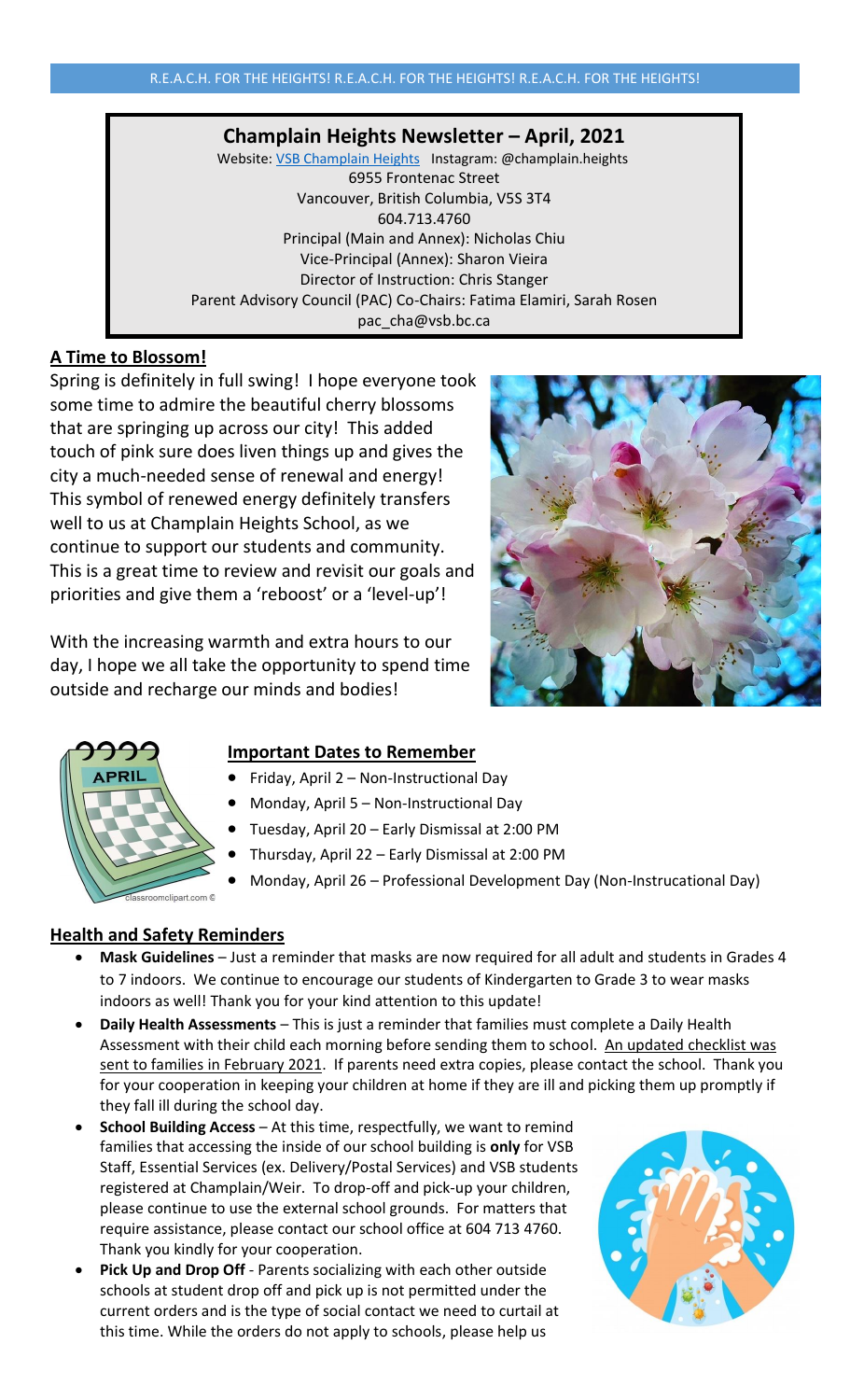### R.E.A.C.H. FOR THE HEIGHTS! R.E.A.C.H. FOR THE HEIGHTS! R.E.A.C.H. FOR THE HEIGHTS!

support and model the orders and keep 2 m away from others and avoid gathering before and after school.

• Please continue conversations at home around hand hygiene, respiratory etiquette, keeping hands to self, respecting physical distancing

## **Student-Led Conferences**

This year, our early dismissal days for our Student-Led Conferences will be Tuesday, April 20 and Thrusday, April 22. On those two days, students will be dismissed at 2:00 PM. Please note that because of COVID-19 Restrictions, our school is finding creative ways of organising our Student-Led Conferences. Please stay tuned for more information from you child's classroom teacher regarding the structure of these opportunities!



## **Jump Rope for Heart at Champlain Heights!**



Champlain Heights Community School is excited to announce that our school community will be participating in a BC Heart & Stroke Foundation Fundraising event called Jump Rope for Heart. Our school goal is to raise \$1500. This is a great organization that saves lives and teaches us how to stay fit by keeping our hearts and brains healthy.

We need your help! Please log on to the Jump Rope for Heart website, join our school community and sign the kids up for a fundraising account. All fundraising will be done online. There are many prizes to keep the student motivated. Through this fundraising we hope to encourage everyone to be active, develop/maintain healthy eating habits, and learn something new.

We have added a special bonus incentive to encourage as many students as possible to participate in the Jump Rope for Heart fundraising:

If 15 students in each class participate and donate at least \$2, we will make a special draw in each classroom (of those students who have donated) and the winner will become Teacher for a Day!

Thank you for your continued support.

## For more information, visit: [Heart and Stroke Foundation -](https://secure-support.heartandstroke.ca/site/SPageServer/?pagename=jfh_Home) Jump Rope for Heart!

**\*\*Please Note: When making an donation online on behalf of the school, please click on the drop down menu to select "CHAMPLAIN HEIGHTS COMMUNITY SCHOOL – FRONTENAC". Thank you!\*\***





**Champlain Heights & Champlain Heights Annex Parent Advisory Council (PAC) Notice of Annual General Meeting – May 5, 2021 @ 6:00pm via Zoom Meeting ID: 970 3763 0853 Passcode: 69557835**



A Parent Advisory Council (PAC) is the officially recognized collective voice of parents at a school. As parents and guardians of children who attend the Champlain Heights Main School and/or Champlain Annex, you are a member of the Champlain PAC and are crucial partners in creating a fulfilling school experience for our children. The PAC meets monthly during the school year (September-June) and consults with the Principal and Vice-Principal on matters related to the school and makes decisions about raising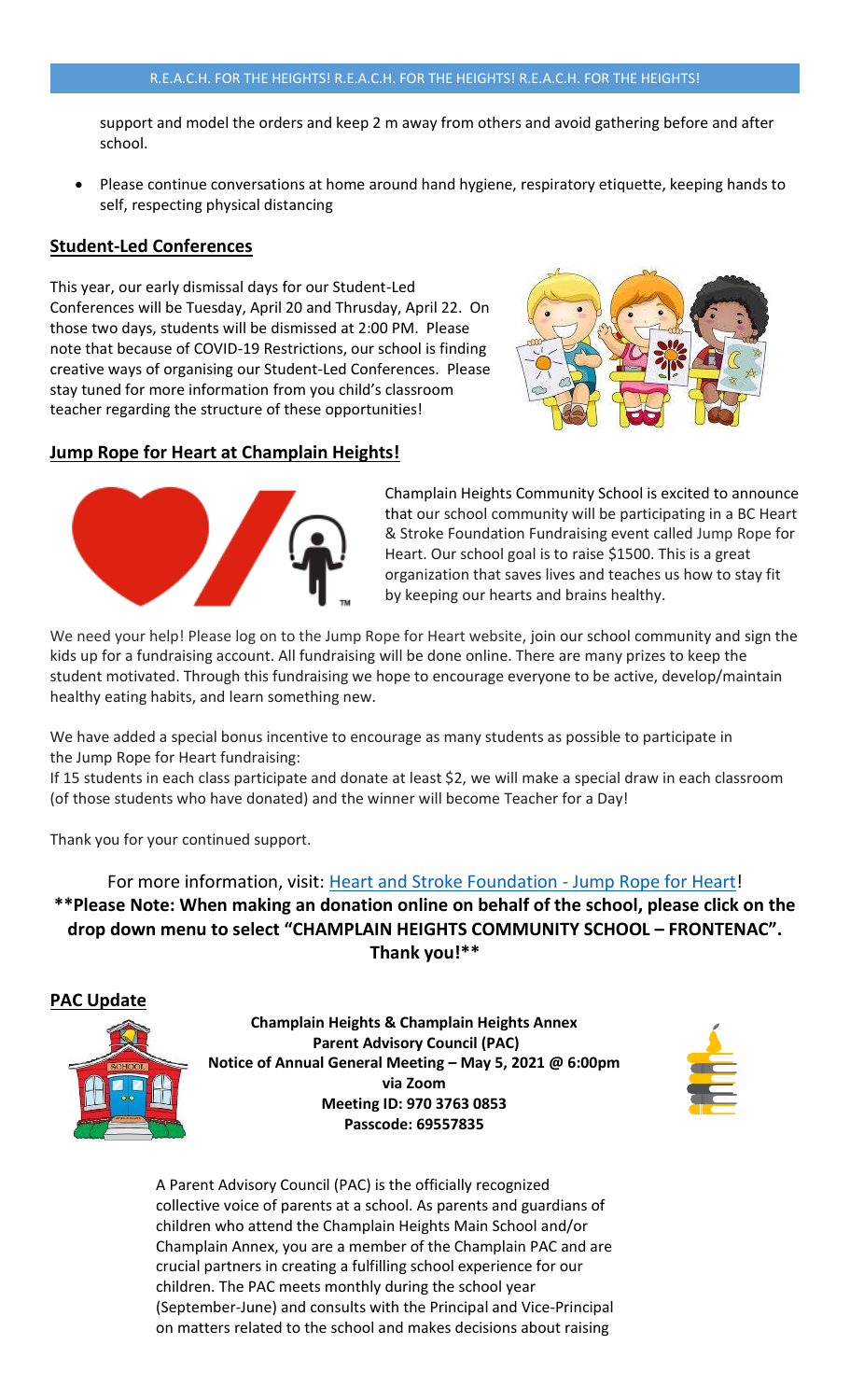and providing funding for a variety of initiatives that enrich our children's school experience.

The PAC Annual General Meeting will be held on May  $5<sup>th</sup>$  – all parents are invited to attend this meeting where we will be voting to elect the PAC Executive positions for the 2021-2022 school year. *Note – a number of the Executive positions will become vacant next year, so please consider joining the PAC Executive!* If you are interested in joining the PAC Executive, please attend the meeting and put your name forward for the position you are interested in.

| The following positions make up our Champlain PAC Executive: |                                                                                                                                                                                                                                                                                                                                                                                                                        |                                                                 |  |
|--------------------------------------------------------------|------------------------------------------------------------------------------------------------------------------------------------------------------------------------------------------------------------------------------------------------------------------------------------------------------------------------------------------------------------------------------------------------------------------------|-----------------------------------------------------------------|--|
| <b>PAC</b><br><b>Executive</b><br><b>Position</b>            | <b>Summary of Key Responsibilities</b>                                                                                                                                                                                                                                                                                                                                                                                 | <b>Current (2020-</b><br>2021) PAC<br><b>Executive</b>          |  |
| Chair                                                        | Preside at membership and executive meetings<br>$\bullet$<br>Ensure that an agenda is prepared<br>$\bullet$<br><b>Consult with PAC members</b><br>$\bullet$<br>Strive to ensure that the PAC is represented in school<br>$\bullet$<br>and district activities<br>Be a signing officer<br>$\bullet$                                                                                                                     | Co Chairs:<br>Fatima Elamari<br>Sarah Rosen                     |  |
| Annex<br>Liaison                                             | Work closely with the Chair to ensure coordination<br>$\bullet$<br>and awareness exists between the Main school and<br>the Annex<br>May be a signing officer<br>$\bullet$                                                                                                                                                                                                                                              | Co Annex Liaison:<br>Lori Aldercroft<br><b>Tais Bansal</b>      |  |
| Treasurer                                                    | Be a signing officer and ensure all funds of the PAC<br>$\bullet$<br>are properly accounted for<br>Disburse funds as authorized by the membership or<br>$\bullet$<br>executive<br>Ensure that proper financial records and books of<br>$\bullet$<br>account are maintained<br>Report on all receipts and disbursements at general<br>$\bullet$<br>and executive meetings<br>Apply for Gaming Grant each April/May<br>٠ | Flavia Corbella                                                 |  |
| Secretary                                                    | Record and file minutes of the meetings<br>$\bullet$<br>Prepare and maintain documentation as requested by<br>$\bullet$<br>the membership or executive<br>May be a signing officer                                                                                                                                                                                                                                     | Co Secretary:<br>Melanie<br>$\bullet$<br>Worobec<br>Susan Atkay |  |

*Please join us at the PAC Annual General Meeting – May 5th @ 6:00pm* 

*If you are interested in joining the PAC Executive, please attend the meeting and put your name forward for the position you are interested in.*

### **Digitally Responsible Youth – Parent Guide**



The Digitally Resposible Youth Guide for Parents has been recently updated. This is a VERY valueable resource for parents and families as you continue to navigate the online world with your children. The link includes parenting tips as well as information about the latest social media apps and videogames that are popular amongst children. Please see the link: Safer [Schools Together-Raising Digitally Responsible Youth Guide for](https://saferschoolstogether.com/wp-content/uploads/2020/03/Raising-Digitally-Responsible-Youth-Guide-2020.pdf)  **[Parents](https://saferschoolstogether.com/wp-content/uploads/2020/03/Raising-Digitally-Responsible-Youth-Guide-2020.pdf)**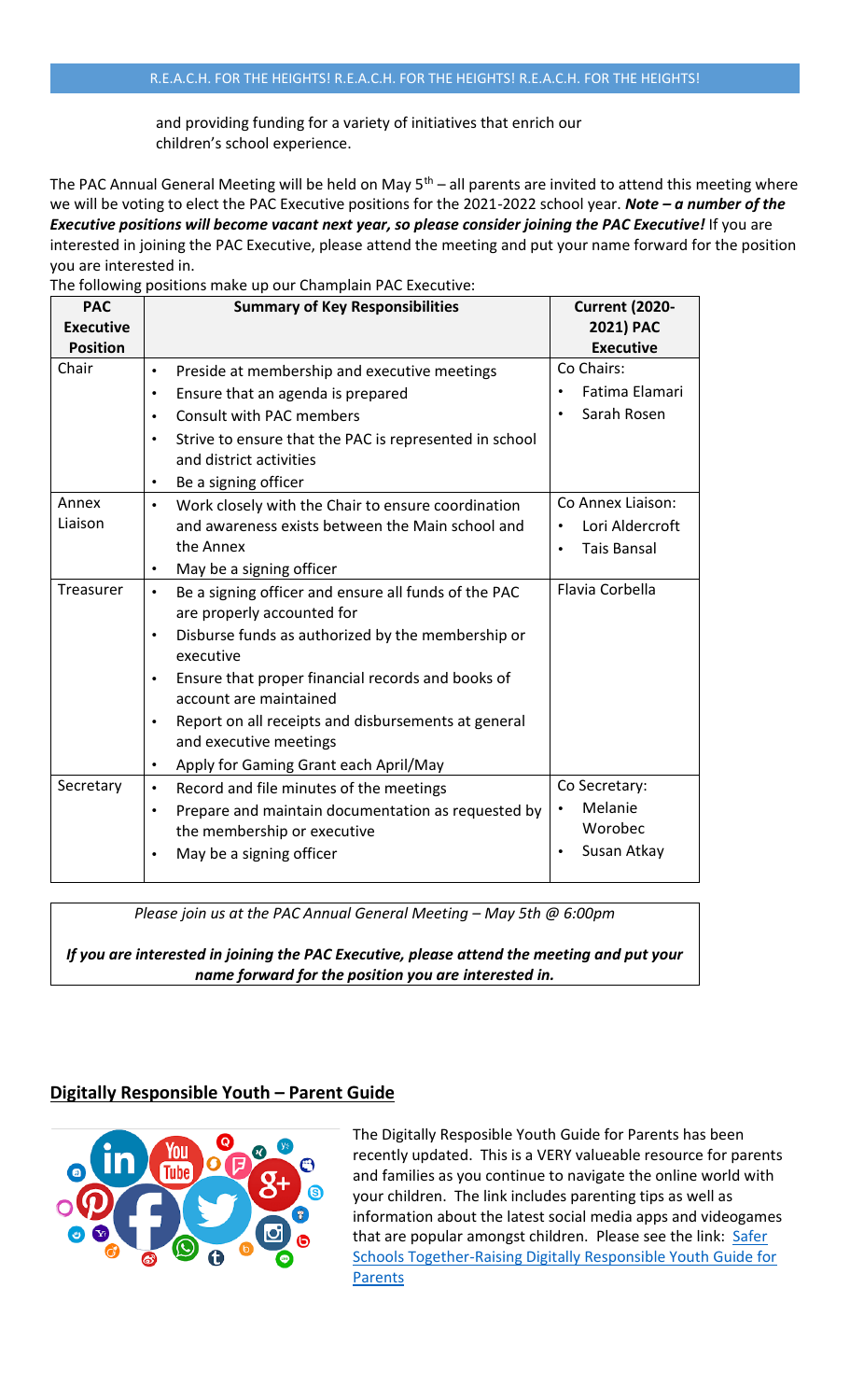

## **VTRA Fair Notice**

The District would like to bring to your attention that to ensure chools are safe, caring and inclusive, the Vancouver School District has updated the [Student Threat Risk Assessment](http://www.vsb.bc.ca/Student_Support/Safe_Caring/Student_Threat_Risk_Assessment/Documents/VSB%20%E2%80%93%20Student%20Threat%20Risk%20Assessment%20Protocol-Fair%20Notice.pdf)  [Protocol.](http://www.vsb.bc.ca/Student_Support/Safe_Caring/Student_Threat_Risk_Assessment/Documents/VSB%20%E2%80%93%20Student%20Threat%20Risk%20Assessment%20Protocol-Fair%20Notice.pdf) Thank you for your consideration!

# **Student Supervision**

Also, please note that all children are expected to be outside during recess and lunch. Please ensure that your child comes to school dressed appropriately for the weather

As a reminder, before school, students are expected to wait for their teachers to enter the classroom. Please continue to review the drop-off and pick-up locations and procedures as set out by your child's teacher. We ask that families bring their children as close to 9:00 am as possible each day. We also ask that students and families get home safely and promptly after 3:00 pm. Thank you!

# **Code of Conduct**

At Champlain Heights Elementary, we R.E.A.C.H. for the Heights!

- **R – Respect**
- **E – Empathy**
- **A – Achievement**
- **C – Cooperation**
- **H – Helpfulness**

Please refer to the Code of Conduct for Champlain Heights sent out at the beginning of the school year. We expect families to take a minute to review the school's Code of Conduct with your children.





## **Dogs on School Grounds**

As we begin our school year, we want to take this opportunity to remind everyone about our Vancouver School Board Dog Code. Respectfully please be mindful that:

1. Dogs are not permitted on school grounds or playfields at any time while organized play is in progress.

2. Please have your dog on a leash before entering school grounds or playfields

3. Dog owners must pick up and remove waste.

Also, please respect the following etiquette items:

1. Ensure that your dog's vaccinations are current

2. Have voice-control over your dogs and don't allow them to dig holes

3. Keep early morning and evening noise to a minimum.

Thank you everyone for your kind attention to our VSB Dog Code!

## **Champlain Heights is LIVE!**

Follow us on Instagram! This will be a wonderful platform to showcase all the great things that are happening within our school community! Feel free to follow us or simply go check out and "like" to our posts from time to time! Our school's Instagram account is fully managed by the School Principal. Please know that our account is open to the public but any posts uploaded will NOT include faces of students. Our handle is: **@champlain.heights**

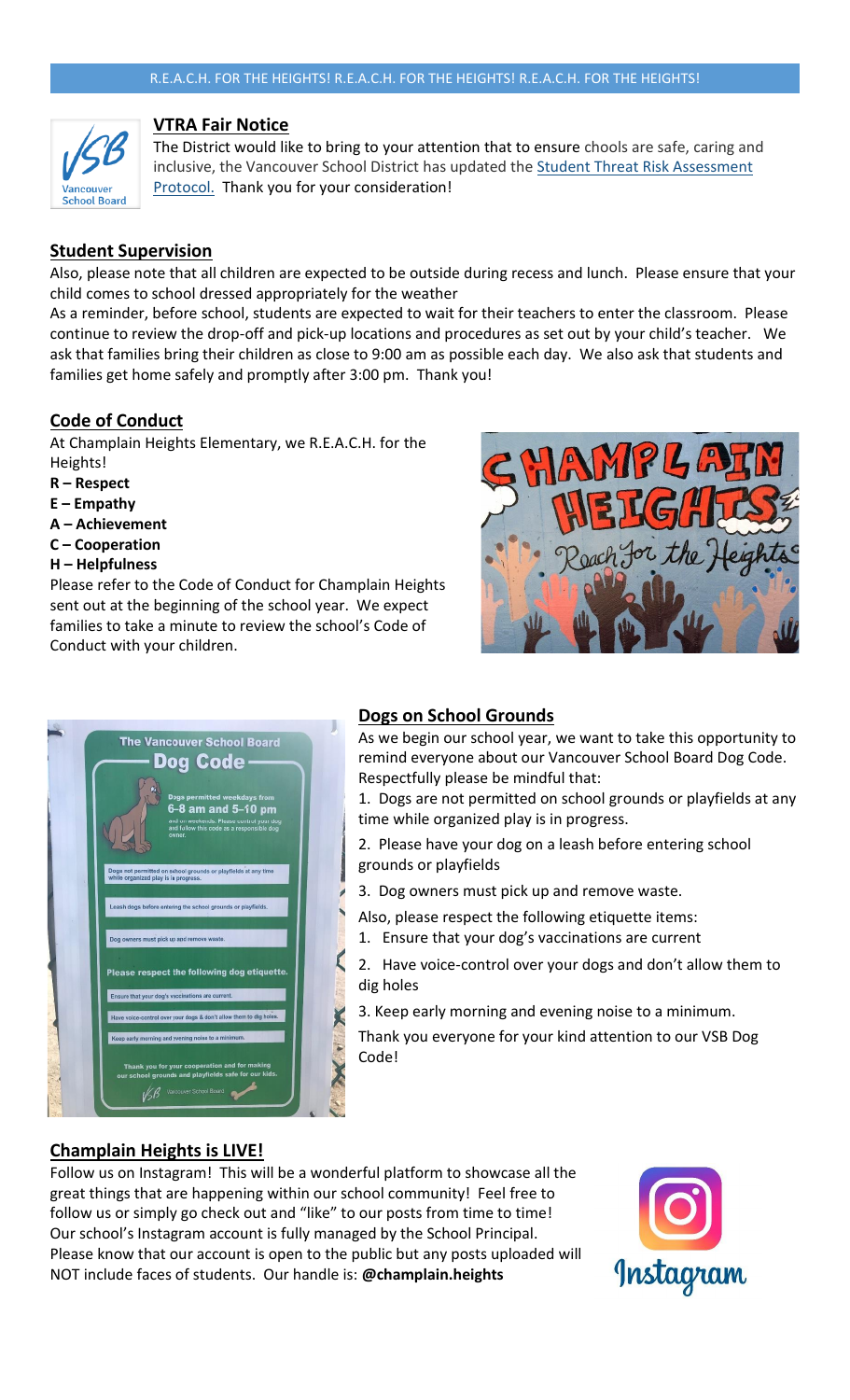

# **VSB Safe Arrival Program – Thank You!**

On behalf of our Office Team here at Champlain Heights, thank you very much for following our new district-wide Safe Arrival Program! Please continue to report your child's absence in the following ways:

| To Report Your Child's Absence via Telephone:                                            | To Report Your Child's Absence via E-mail:                                 |
|------------------------------------------------------------------------------------------|----------------------------------------------------------------------------|
| 1. Call 604-713-5159                                                                     | E-mail: chaattendance@vsb.bc.ca                                            |
| 2. Provide the two-digit extension for our school:<br>$^{\prime\prime}18^{\prime\prime}$ | Type your message (include child's full name, grade<br>2.<br>and division) |
| 3. Record your message (include child's full name,<br>grade and division)                | <b>Hit send</b><br>З.                                                      |
| 4. Hang up                                                                               |                                                                            |

# **Please report the absence to the Safe Arrival Program** *even if* **you have already notified your teacher.**

## **Student Pick Up During the School Day:**

If families need to pick up your child *during* the school day, please ensure that you notify your child's Classroom Teacher and the School Office. For safety, we must ensure that all students are accounted. If the school staff do not locate the child, and are unable to reach a parent promptly, the school will call the Vancouver Police Department. Therefore, clear communication is essential for ensuring the safety of your child and to prevent unnecessary searches.

Thank you for helping us keep your children safe!

# **Community Safety**



As suggested by our Vancouver Police Department, if and when you notice any activity on and near our school grounds that may pose as a safety concern for our students and school community, please dial 911 immediately and then let our School Office Staff know that a call has already been made. Thank you for everyone's cooperation with this!

# **Traffic Safety – Drop Off and Pick Up**



## **"NO STOPPING 8am - 5pm SCHOOL DAYS"**

These signs designate the zones where vehicles are not permitted to stop under any circumstances. These zones are kept clear to provide good sight lines for drivers to see students and students to see drivers.

### **"NO PARKING 8am - 5pm SCHOOL DAYS"**

These signs designate the zones for active picking up and dropping off of students. Do not park and leave the vehicle in these zones.

### **School Area Signs**

This sign is used in advance of school to warn drivers that children may be walking along or crossing the road. On local streets 30 km/hr signs are posted and the speed limit is 30 km/hr from 8am - 5pm on school days. **School Crosswalk Signs** 

A school crosswalk sign indicates where children will be crossing the road. Vehicles must yield to pedestrians at all intersections and crosswalks. Vehicles must remain stopped until children are



### **School Safety Patrols**

School safety patrols direct and help students cross at intersections near schools. The school safety patrols are given important responsibilities and follow established procedures to help to ensure the safety of students. Please respect the patrol.

### **Traffic Safety Tips for Parents**

*Encourage walking, cycling, or carpooling to school. If you must drive, park a couple of blocks away and walk to the school. Reduce traffic congestion and make school zones safer.*

**Dietary and Food Allergies NUT AWARE SCHOOL – NUT ALLERGIES**